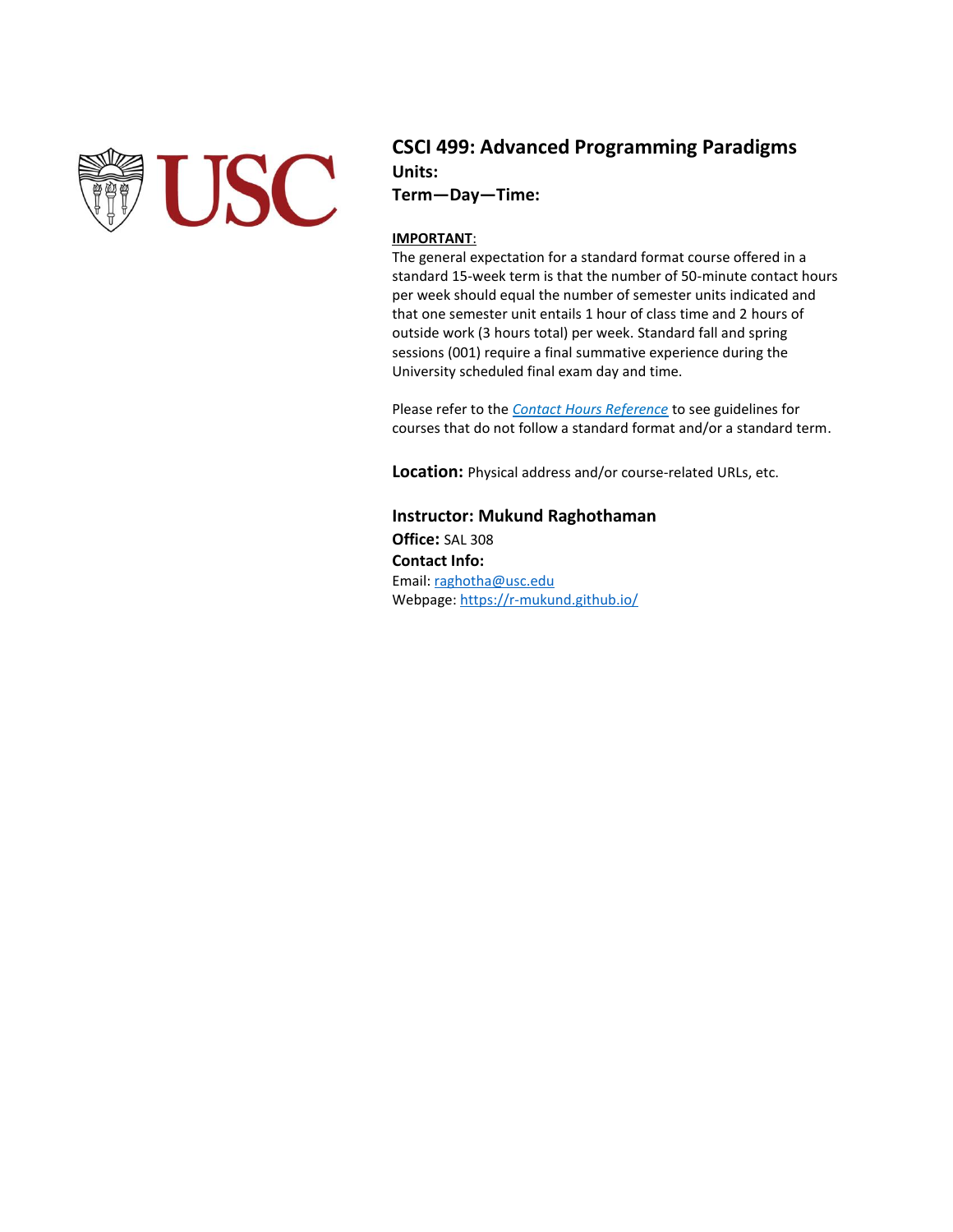# Course Description

This course will introduce the student to a range of advanced programming paradigms. We will assume an elementary knowledge of programming, such as that covered i[n CSCI 103](https://bytes.usc.edu/cs103/coursework/) and [CSCI 104,](http://bytes.usc.edu/cs104) and study powerful ways of structuring code with higher-order functions, of providing strong guarantees with static type systems, and ways to liberate the programmer from low-level resource management. By blurring the distinction between programs and data, and widening the gap between a program and its execution, our goal is to blow the student's mind about what it means to program a machine, and to reinforce their developing sense of computational thinking. The first half of the course can alternatively be seen as an introduction to functional programming with [Ocaml,](https://ocaml.org/) while the second half of the course can be regarded as an introduction to logic programming.

### Learning Objectives

We assume that the incoming student has already taken at least two courses with a heavy emphasis on practical programming. Specifically, we expect that the student is comfortable programming in an imperative language such as C, C++, or Java, is developing a mental model of computation, and has been exposed to simple analysis of asymptotic ("*big-oh*") complexity. At the end of this course, the student will be able to:

- 1. Describe the model of computation and associated conceptual ideas---recursion, closures, higher-order functions, static types, relations, and fixpoints---of functional and logic programming languages.
- 2. Write moderately complex programs in the Ocaml programming language.
- 3. Define (recursive) data types of their own using ADTs, and express computations using pattern matching.
- 4. Use higher-order functions to perform iterative computations on lists.
- 5. Parse simple proto-languages using tools such as ocamllex and ocamlyacc.
- 6. Be able to infer and check the well-typedness of simple expressions.
- 7. Query relational data using languages such as SQL and Prolog.

### **Prerequisites**

- 1. Required: CSCI 103, CSCI 104, CSCI 170 (or equivalent)
- 2. Strongly recommended: CSCI 201

### Readings

The first half of the course will follow the Real World Ocaml textbook. This is the only required textbook for this course. We will assign additional supplementary readings as appropriate.

- 1. Yaron Minsky, Anil Madhavapeddy, and Jason Hickey. *Real World Ocaml*. 2nd edition. We will be using drafts of the second edition of the book which is currently in preparation and freely available a[t http://dev.realworldocaml.org/.](http://dev.realworldocaml.org/)
- 2. Harold Abelson, Gerald Jay Sussman, and Julie Sussman. *Structure and Interpretation of Computer Programs*. 2nd edition. The MIT Press, 1996. The book is freely available at [https://mitpress.mit.edu/sites/default/files/sicp/full](https://mitpress.mit.edu/sites/default/files/sicp/full-text/book/book.html)[text/book/book.html.](https://mitpress.mit.edu/sites/default/files/sicp/full-text/book/book.html)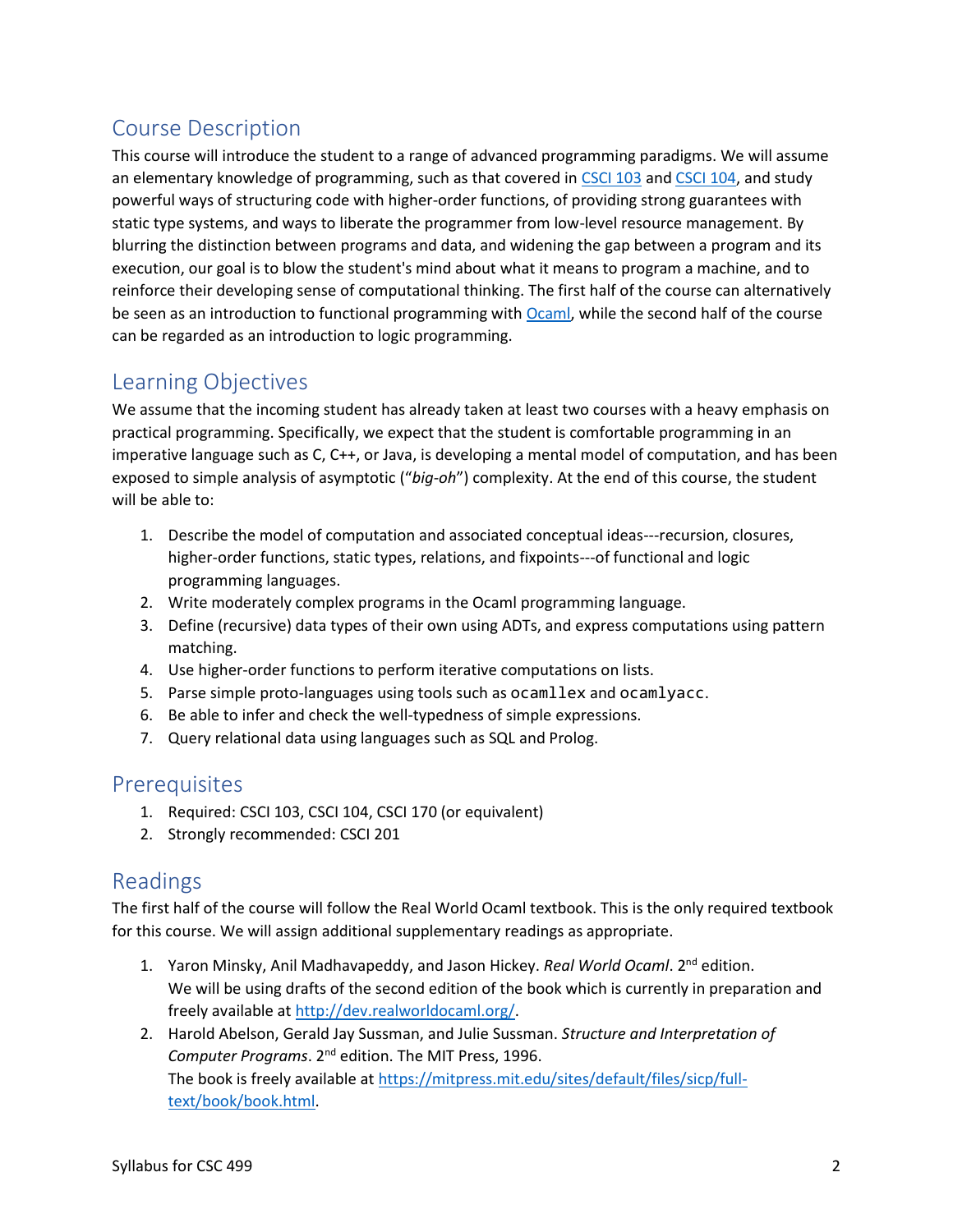3. Leon Stirling and Ehud Shapiro. *The Art of Prolog*. 2nd edition. The MIT Press, 1994.

# Related Courses

This course mirrors advanced courses on programming methodology offered at many universities. It is most closely modeled on [CS 3110](https://www.cs.cornell.edu/courses/cs3110/2020sp/) from Cornell and [CSE 341](https://courses.cs.washington.edu/courses/cse341/20sp/) from the University of Washington. Other similarly placed courses include [CS 61A](https://cs61a.org/) from Berkeley, [CS 173](https://cs.brown.edu/courses/cs173/2015/) from Brown, an[d Compsci 220](https://umass-compsci220.github.io/2019F/) from UMass Amherst.

## Description and Assessment of Assignments

The course will consist of four homework assignments, an in-class midterm and a final exam. Each homework assignment will consist of a mix of short practical programming problems and theoretical questions, as appropriate. The final grade will be based on a weighted combination of the assignments and exams as follows:

- 1. Homework assignments  $(4 \times 15\%)$ : 60%
- 2. Midterm exam: 20%
- 3. Final exam: 20%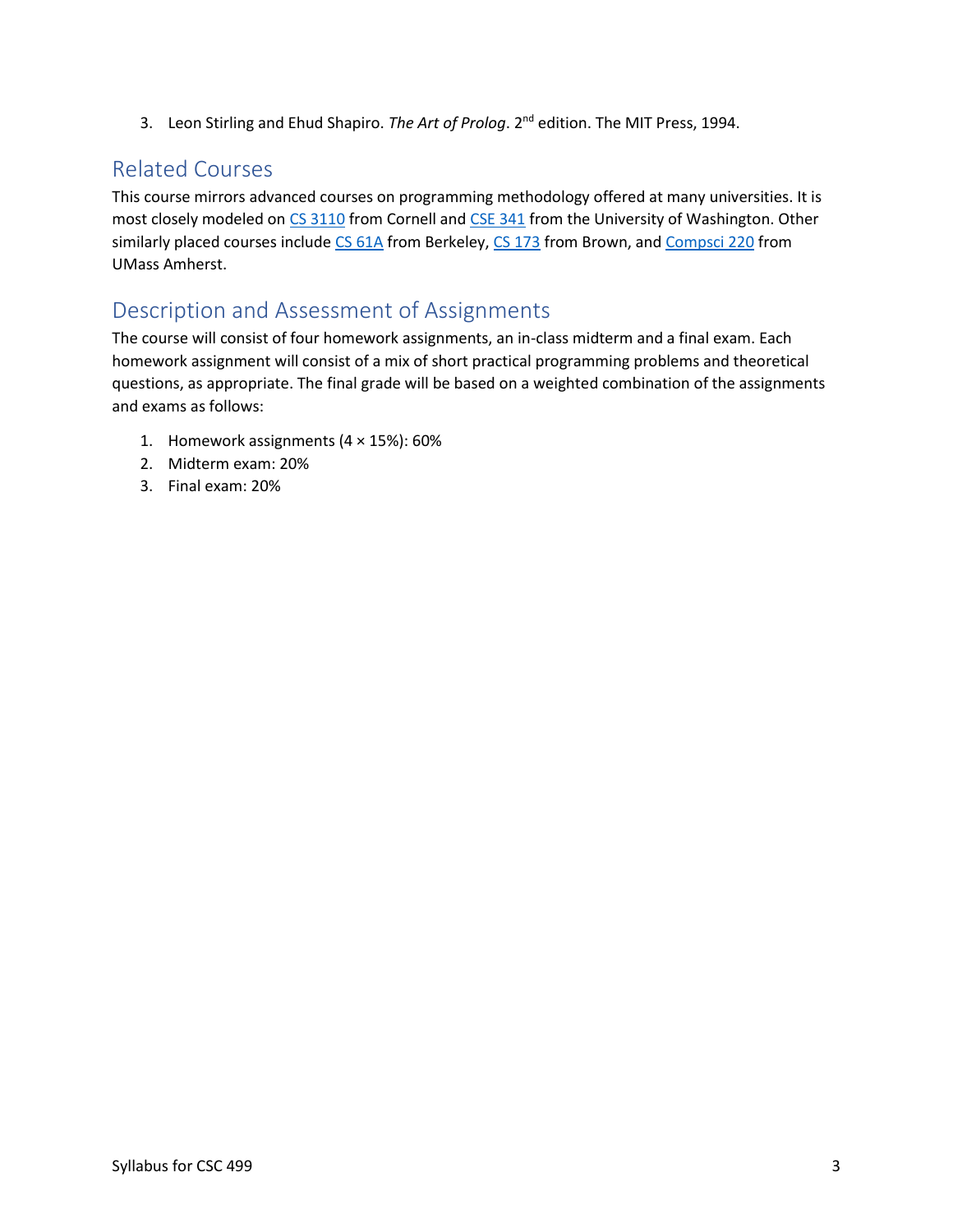# Course Schedule

### Unit 1: Functional Programming in Ocaml

| Week 1 | The REPL as a calculator<br>$\bullet$<br>Calculations with arithmetic, Booleans, strings and lists<br>1.<br>Conditionals, variable bindings and shadowing<br>2.                                                                                                                      |
|--------|--------------------------------------------------------------------------------------------------------------------------------------------------------------------------------------------------------------------------------------------------------------------------------------|
| Week 2 | An introduction to types<br>$\bullet$<br>Structuring data with pairs, tuples, variants, and records<br>1.<br>Pattern matching<br>2.<br>Recursive definitions and algebraic data types<br>3.                                                                                          |
| Week 3 | Abstracting computations with functions<br>$\bullet$<br>The arrow type of functions<br>1.<br>Recursive definitions<br>2 <sub>1</sub><br>Execution model: Evaluation order and scoping rules<br>3.<br>Higher order functions: Arguments, return values, and anonymous functions<br>4. |
| Week 4 | Processing recursive data<br>$\bullet$<br>1. Processing lists with map and fold<br>2. Translating iteration to recursion<br>Dynamic guarantees with assertions, contracts, and property-based testing<br>$\bullet$                                                                   |
| Week 5 | Mutable state<br>$\bullet$<br>Polymorphism, modules, and programming in the large<br>$\bullet$                                                                                                                                                                                       |
| Week 6 | An introduction to the lambda calculus*<br>$\bullet$<br>Church encodings of data as functions<br>1.<br>The Curry-Howard isomorphism<br>2.                                                                                                                                            |

### Unit 2: Implementing a Language Interpreter

| Week 7  | Syntax 1<br>$\bullet$<br>Describing syntax with regular languages and context-free grammars<br>1.<br>Lexical analysis with finite state automata (DFAs and NFAs)<br>2.        |
|---------|-------------------------------------------------------------------------------------------------------------------------------------------------------------------------------|
| Week 8  | Syntax 2<br>٠<br>The CYK algorithm for parsing context free grammars<br>1.<br>Bottom-up parsing using LALR grammars                                                           |
| Week 9  | Analyzing types<br>$\bullet$<br>Type checking<br>Type inference<br>2.                                                                                                         |
| Week 10 | The runtime<br>$\bullet$<br>Closures and tail-call optimization<br>1.<br>Translating recursion to iteration with explicit stacks<br>2.<br>Elementary garbage collection<br>3. |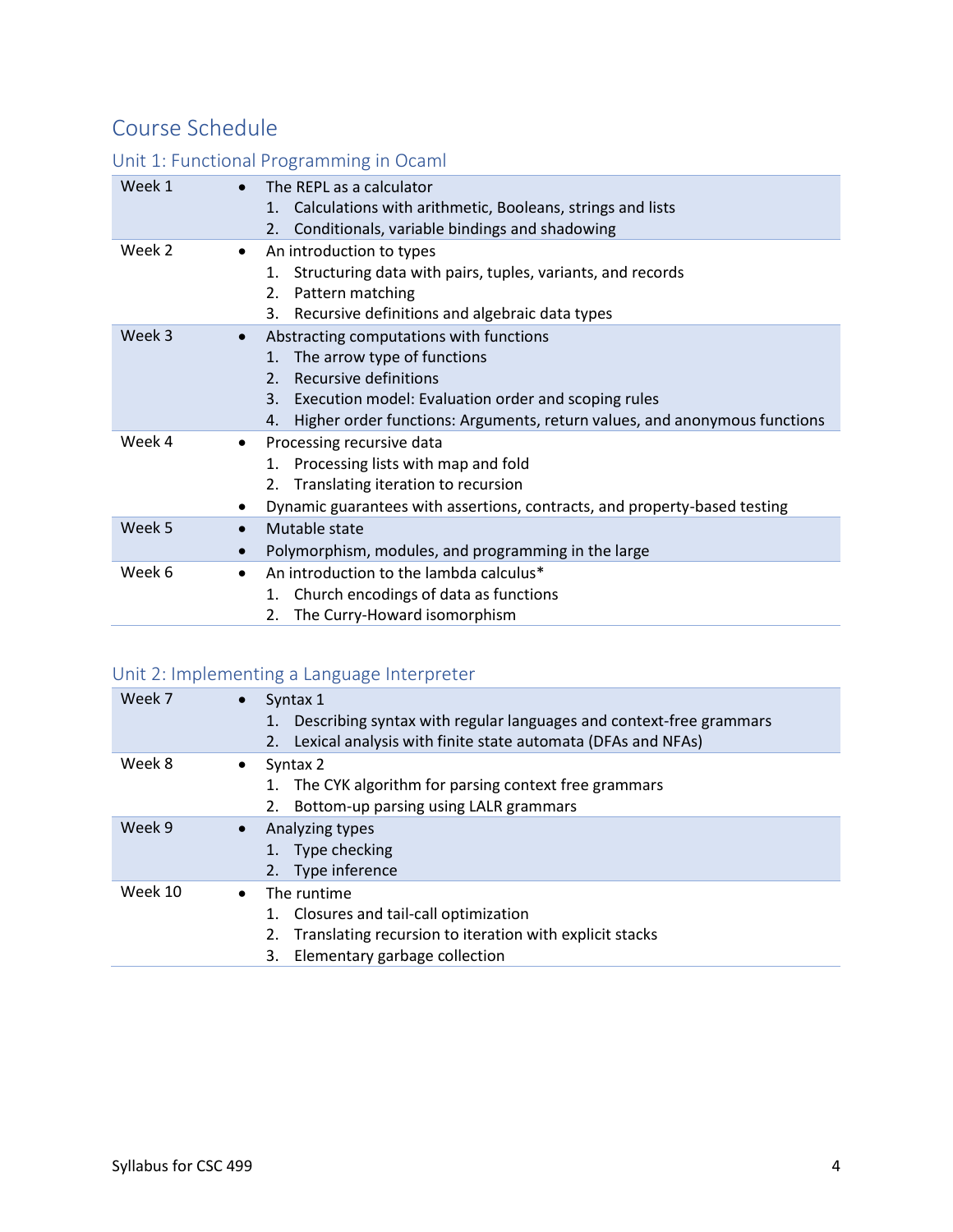| Week 11 | Spreadsheets<br>The computational model: Cells, values, formulas, and dependence graphs<br>1.<br>Pivot tables, array formulas, and lookups<br>2.<br>Turing-completeness of spreadsheets as a programming medium<br>3.                                           |
|---------|-----------------------------------------------------------------------------------------------------------------------------------------------------------------------------------------------------------------------------------------------------------------|
| Week 12 | The relational data model<br>$\bullet$<br>Relational algebra: SPJ queries and set operations<br>1.<br>Non-recursive queries with SQL<br>2.<br>Querying graph data with Cypher<br>3.                                                                             |
| Week 13 | An introduction to recursive query languages<br>$\bullet$<br>1. Rule-based queries using Datalog<br>2. Bottom-up query evaluation                                                                                                                               |
| Week 14 | Logic programming with Prolog<br>٠<br>Top-down query evaluation by backtracking<br>٠                                                                                                                                                                            |
| Week 15 | The problem of negation<br>$\bullet$<br>1. The closed world assumption<br>2.7<br>Stratified queries<br>Negation as failure<br>3.<br>Conclusion and review<br>$\bullet$<br>1. Why study programming languages?<br>Reflections on the future of programming<br>2. |

### Unit 3: Programming with Relations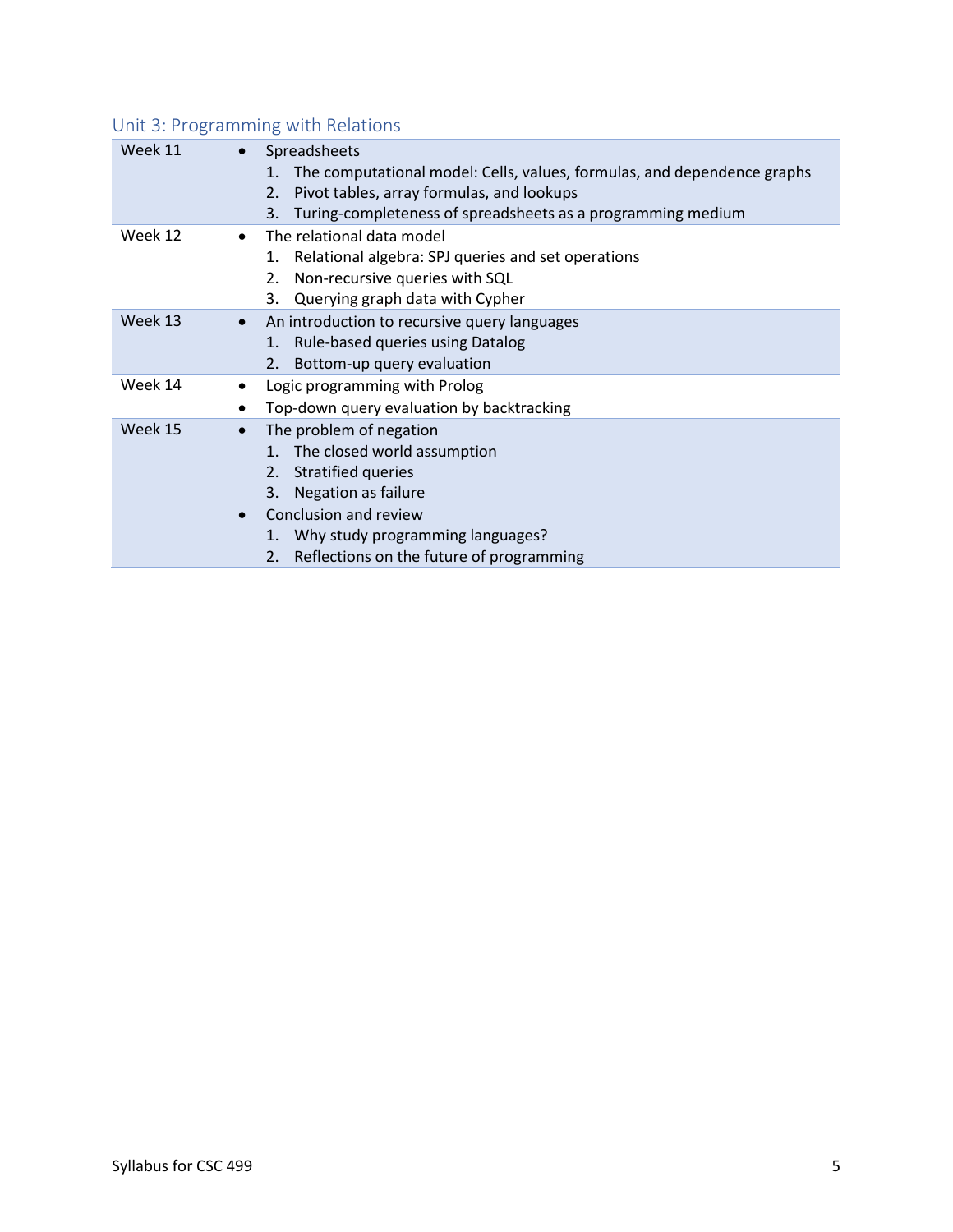#### **Statement on Academic Conduct and Support Systems**

#### **Academic Conduct:**

Plagiarism – presenting someone else's ideas as your own, either verbatim or recast in your own words – is a serious academic offense with serious consequences. Please familiarize yourself with the discussion of plagiarism in SCampus in Part B, Section 11, "Behavior Violating University Standards" [policy.usc.edu/scampus-part-b.](https://policy.usc.edu/scampus-part-b/) Other forms of academic dishonesty are equally unacceptable. See additional information in SCampus and university policies on scientific misconduct[, policy.usc.edu/scientific-misconduct.](http://policy.usc.edu/scientific-misconduct)

#### **Support Systems:**

#### *Counseling and Mental Health - (213) 740-9355 – 24/7 on call*

[studenthealth.usc.edu/counseling](https://studenthealth.usc.edu/counseling/)

Free and confidential mental health treatment for students, including short-term psychotherapy, group counseling, [str](https://engemannshc.usc.edu/counseling/)ess fitness workshops, and crisis intervention.

*National Suicide Prevention Lifeline - 1 (800) 273-8255 – 24/7 on call*

[suicidepreventionlifeline.org](http://www.suicidepreventionlifeline.org/)

Free and confidential emotional support to people in suicidal crisis or emotional distress 24 hours a day, 7 days a [we](http://www.suicidepreventionlifeline.org/)ek.

*Relationship and Sexual Violence Prevention and Services (RSVP) - (213) 740-9355(WELL), press "0" after hours – 24/7 on call*

[studenthealth.usc.edu/sexual-assault](https://studenthealth.usc.edu/sexual-assault/)

Free and confidential therapy services, workshops, and training for situations related to gender-based harm[.](https://engemannshc.usc.edu/rsvp/)

#### *Office of Equity and Diversity (OED)- (213) 740-5086 | Title IX – (213) 821-8298* [equity.usc.edu,](https://equity.usc.edu/) [titleix.usc.edu](http://titleix.usc.edu/)

Information about how to get help or help someone affected by harassment or discrimination, rights of protected classes, reporting options, and additional resources for students, faculty, staff, visitors, and applicants. The university prohibits discrimination or harassment based on the following *protected characteristics*: race, color, national origin, ancestry, religion, sex, gender, gender identity, gender expression, sexual orientation, age, physical disability, medical condition, mental disability, marital status, pregnancy, veteran status, genetic information, and any other characteristic which may be specified in applicable laws and governmental regulations. The university also prohibits sexual assault, non-consensual sexual contact, sexual misconduct, intimate partner violence, stalking, malicious dissuasion, retaliation, and violation of interim measures.

#### *Reporting Incidents of Bias or Harassment - (213) 740-5086 or (213) 821-8298* [usc-advocate.symplicity.com/care\\_report](https://usc-advocate.symplicity.com/care_report/)

Avenue to report incidents of bias, hate crimes, and microaggressions to the Office of Equity and Diversity |Title IX for appropriate investigation, supportive measures, and response[.](https://studentaffairs.usc.edu/bias-assessment-response-support/)

#### *The Office of Disability Services and Programs - (213) 740-0776* [dsp.usc.edu](http://dsp.usc.edu/)

Support and accommodations for students with disabilities. Services include assistance in providing readers/notetakers/interpreters, special accommodations for test taking needs, assistance with architectural barriers, assistive technology, and support for individual needs.

*USC Support and Advocacy - (213) 821-4710* [uscsa.usc.edu](https://uscsa.usc.edu/)